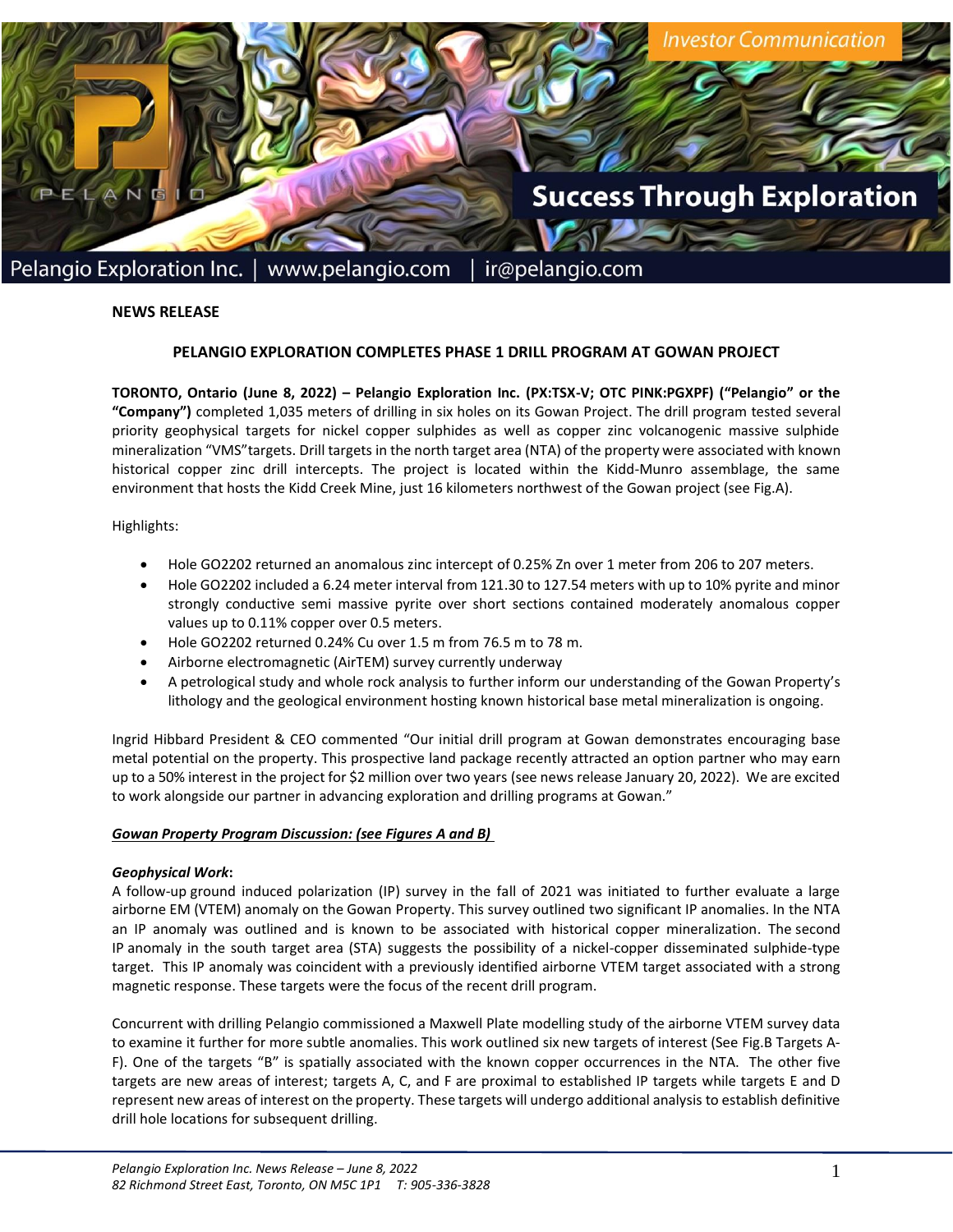Pelangio has also recently commissioned a second airborne electromagnetic survey (AirTEM) with a revised flight line orientation. It is anticipated that this new survey will assist with further evaluation of current targets and possibly generate new targets prior to a second phase of drilling. It is anticipated that the airborne survey will be completed within the next few weeks.

# *Drilling Program*

| Hole No. | Easting | Northing | Az.  | Dip   | Final           | Comments           |
|----------|---------|----------|------|-------|-----------------|--------------------|
|          |         |          | Deg. | Deg   | Depth           |                    |
| GO2201   | 492440  | 5391826  | 180  | -50   | 138 m.          |                    |
| GO2201A  | 492440  | 5391825  | 180  | $-50$ | 52 <sub>m</sub> | Lost in overburden |
| GO2202   | 492440  | 5391740  | 180  | -45   | 252 m.          |                    |
| G02203   | 492440  | 5391600  | 180  | $-60$ | 307 m.          |                    |
| GO2204A  | 492440  | 5390930  | 180  | $-53$ | 92 m.           | Lost in overburden |
| GO2204   | 492440  | 5390910  | 180  | -60   | 193.8 m.        | Lost in bedrock    |

## Table 1 Drill Hole Summary and Co-ordinates

# **North Target Area:**

A total of four holes were completed on the NTA to evaluate the extension of known historical copper mineralization associated with a coincident IP anomaly. Drill holes GO2201, GO2202 and GO2203 intersected substantial disseminated pyrite, magnetite and occasionally minor chalcopyrite. Hole GO2201A was lost in 52 meters of overburden. The sulphide mineralization encountered is interpreted to be the cause of the IP anomaly and associated magnetic anomaly. The best copper mineralization from drilling on the NTA was an anomalous intercept from hole GO2202 which returned 0.24% Cu over 1.5 m from 76.5 m to 78 m. Hole GO2202 also returned an anomalous zinc intercept of 0.25% Zn over 1 meter from 206 to 207 meters. In hole GO2202 a 6.24 meter interval from 121.30 to 127.54 meters with up to 10% pyrite and minor strongly conductive semi massive pyrite over short sections contained moderately anomalous copper values up to 0.11% copper over 0.5 meters. No significant gold mineralization was detected in the NTA drill holes. Note: Intervals described here are core lengths.

## **South Target Area:**

Two holes were planned to evaluate two induced polarization and magnetic anomalies coincident with a large VTEM response in the STA. Extremely difficult overburden and drilling conditions were encountered in this area. Hole GO2204A was lost in 94 meters of overburden and abandoned. Hole GO2204 was interpreted to have been drilled subparallel, or within a major fault zone after encountering 92-meter of overburden. The hole was abandoned prematurely due to the difficult drilling conditions and a 3-meter sand seam at the end of hole; this sand seam was interpreted to represent a possible fault zone. Drilling at the STA did not explain the cause of the VTEM and further evaluation of the STA will be required.

## **Future Plans**:

A petrological study and whole rock analysis is currently underway in order to obtain a better understanding of the Gowan Property lithology and the geological environment hosting known historical base metal mineralization in the NTA. A number of samples are also being examined from the STA to further assess the lithology intersected within the large VTEM anomaly. This geological information will be compiled along with all recent geophysical surveying completed by Pelangio including the AirTEM survey currently underway. It is anticipated that a series of priority targets will be defined by this work for a second phase of drilling.

# **Ontario OJEP Exploration Grant**

The Company wishes to acknowledge the contribution by the Province of Ontario towards exploration at the Gowan Project. Pelangio was awarded a \$150,000 grant through the Province's OJEP program, which assists junior exploration companies with their exploration efforts in Ontario. This grant made a significant contribution to the cost-effective, early-stage evaluation of this project.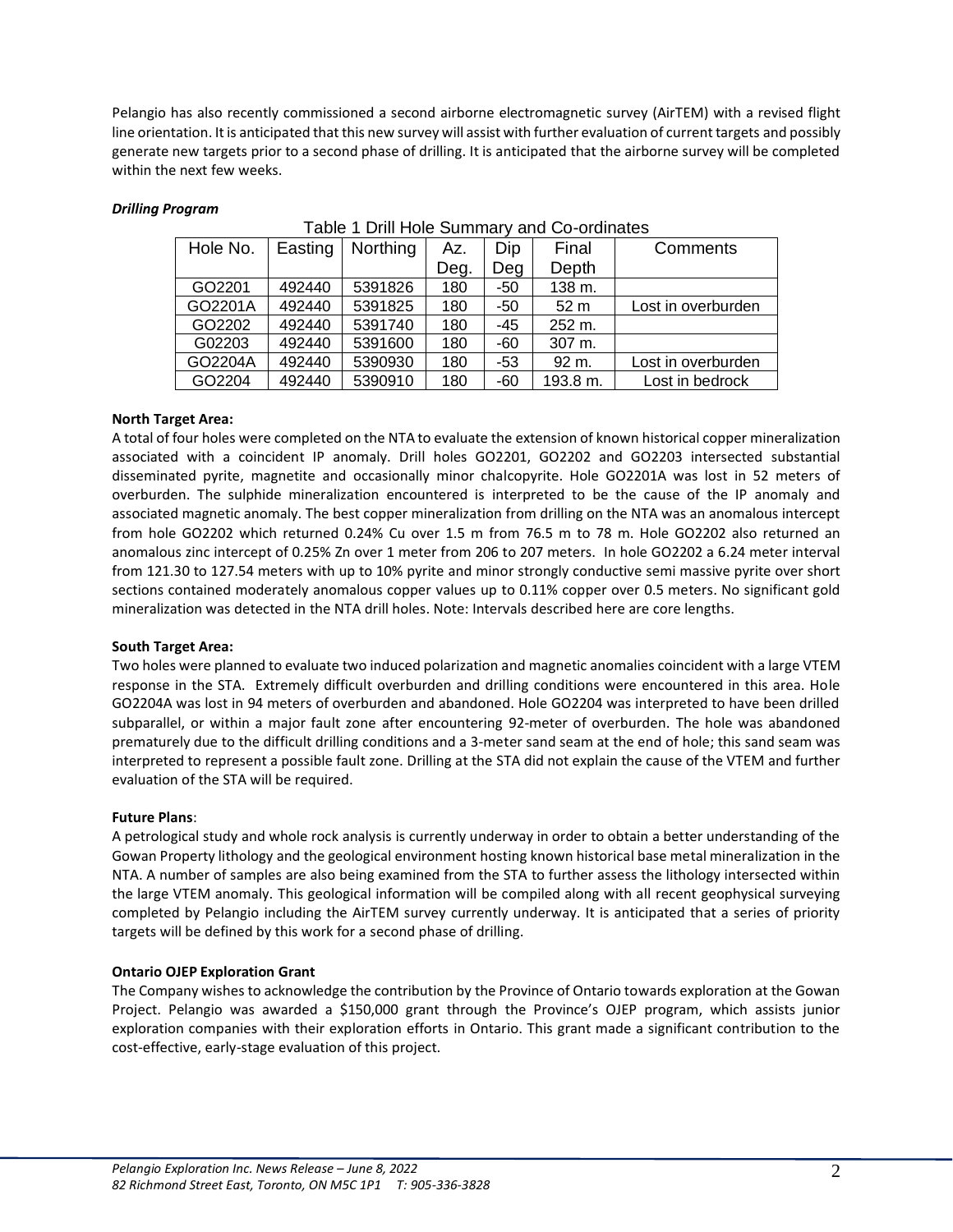**Figure A: General Location Map**



**Figure B: Compilation Map With Recent and Historical Drilling and New Target Areas**